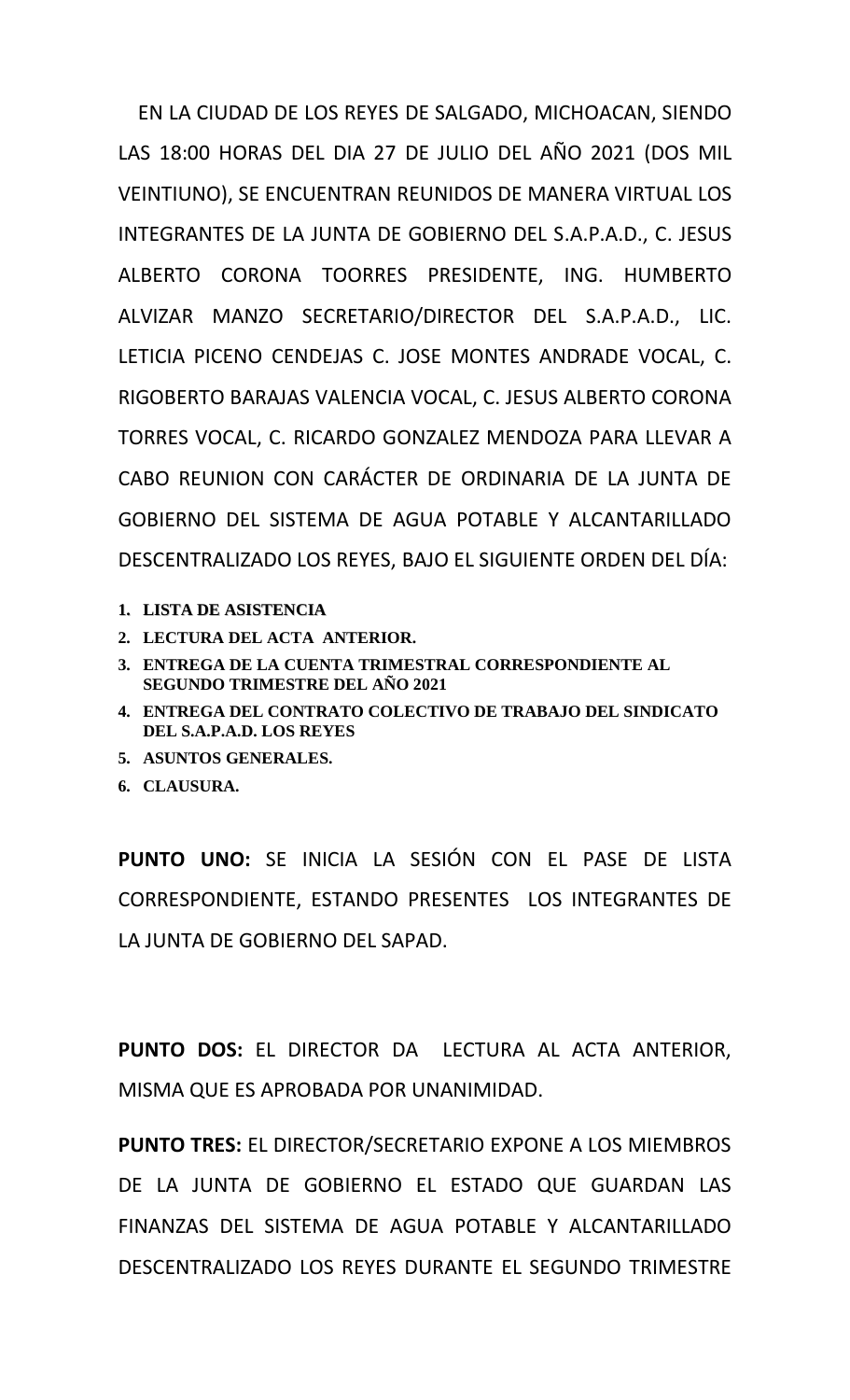DEL AÑO 2021.- COMENTANDO QUE EN EL SEGUNDO TRIMESTRE DEL AÑO 2021 EL INGRESO SE HA DESACELERADO DE UNA FORMA CONSTANTE, ACENTUANDOSE EN EL MES DE JUNIO DONDE SE OBTUVO CASI UN 30% DE INGRESO MENOR QUE EN EL AÑO 2020, POR LO TANTO SE HA IMPLEMENTADO UNA ESTRATEGIA DE COBRO SEGMENTADO SOBRE TODO EN LA ZONA COMERCIAL PARA TRATAR DE NO PERJUDICAR A LA POBLACION EN GENERAL YA QUE AUN SEGUIMOS EN PANDEMIA; EL PRESIDENTE DE LA JUNTA COMENTA QUE ES UNA BUENA OPCION COBRAR A LAS TARIFAS COMERCIALES YA QUE ELLOS SI OBTIENEN UN BENEFICIO ECONOMICO POR UTILIZAR EL AGUA.- EL DIRECTOR/SECRETARIO COMENTA A LA JUNTA DE GOBIERNO LA PROMOCION DE 100% DE DESCUENTO EN MULTAS Y RECARGOS PARA PODER ACCEDER A UN POCO MAS DE RECURSOS DURANTE LOS MESES DE JULIO Y AGOSTO.- SE SOMETE A VOTACION Y ES APROBADO POR UNANIMIDAD.

A CONTINUCACION SE DA UNA EXPLICACION DE LOS INGRESOS DEL S.A.P.A.D. LOS REYES:

| <b>INGRESOS</b>                                                                                                                | 13,037,353.29 |
|--------------------------------------------------------------------------------------------------------------------------------|---------------|
| <b>DERECHOS</b><br><b>AGUA POTABLE</b><br><b>ALCANTARILLADO</b><br><b>SANEAMIENTO</b>                                          | 10,391,767.79 |
| <b>DIFERENTES SERVICIOS</b><br><b>ABASTO DE AGUA EN PIPAS</b><br><b>DERECHO DE CONEXIÓN</b><br><b>CONTRATACION DE SERVICIO</b> | 1,085,039.56  |
| <b>CONTRIBUCIONES</b><br><b>ESPECIALES</b><br><b>APORTACION PARA OBRAS</b><br><b>EXPEDICION DE DOCUMENTOS</b>                  | 501,474.00    |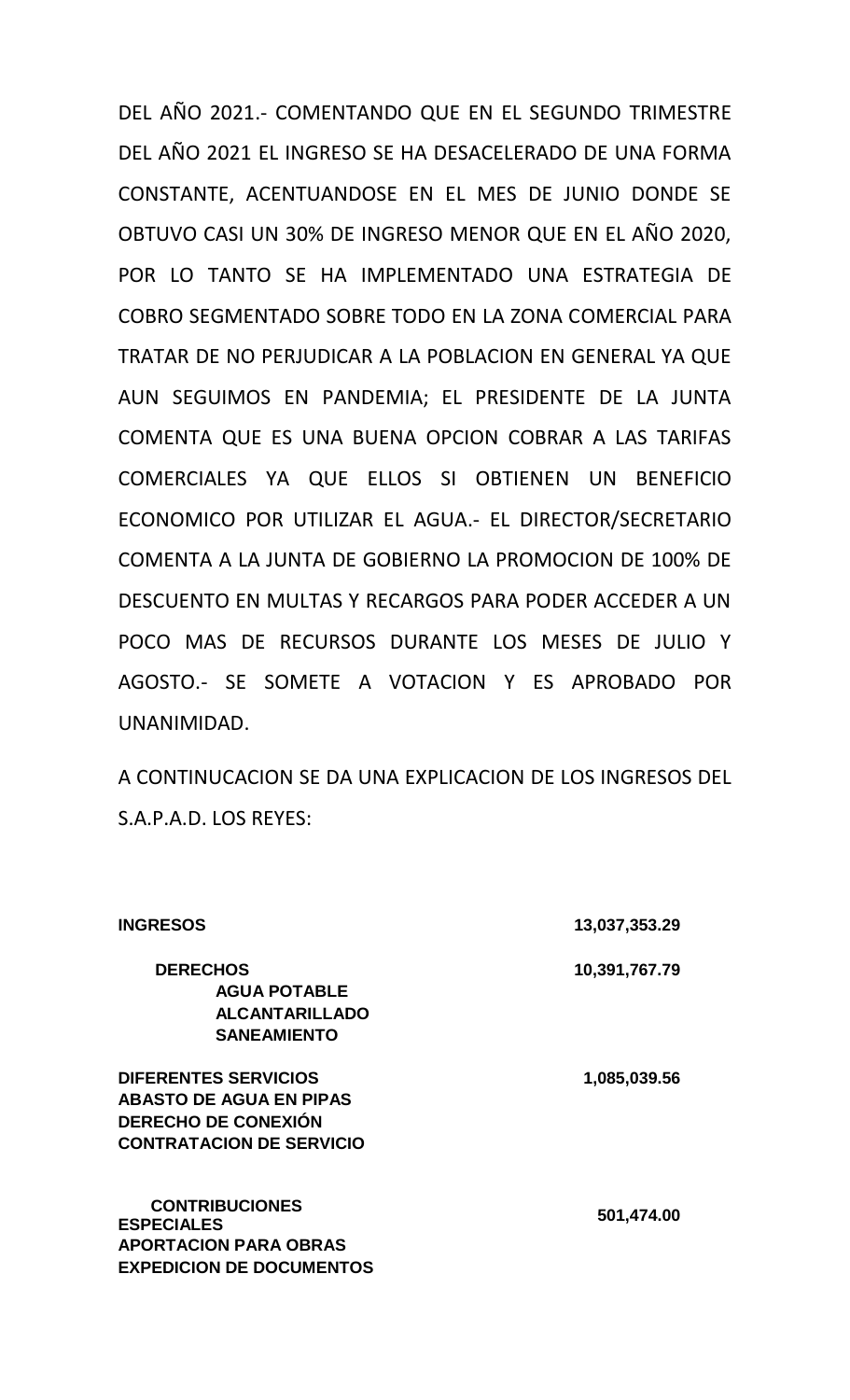# **OTROS INGRESOS 506,820.03**

EN LOS EGRESOS EL SECRETARIO/DIRECTOR ING. HUMBERTO ALVIZAR MANZO COMENTA QUE DESDE SU LLEGADA EL 13 DE MAYO DEL AÑO 2021 SE HA BUSCADO OPTIMIZAR CADA PESO PARA PODER OPERAR DE FORMA CORRECTA, PARA AFRONTAR LOS RETOS EN ESTE CIERRE DE LA ADMINISTRACION. EL DIRECTOR/SECRETARIO COMENTA QUE EN ESTE TIEMPO QUE COMENZO A LLOVER UN POCO ANTES, POR LO TANTO LOS PROBLEMAS SE ACRECENTARON EN LOS DRENAJES, HUNDIMIENTOS, ETC; EL PRESIDENTE DE LA JUNTA COMENTA QUE ES MUY NECESARIO SIEMPRE ATENDER EN TIEMPO Y FORMA A LOS USUARIOS.- EL VOCAL C. JOSE MONTES ANDRADE COMENTA QUE SI HUBO UN ADELANTO EN LA TEMPORADA DE LLUVIAS PERO QUE DENTRO DE LO MALO FUE UNA BUENA NOTICIA YA QUE ESTABAMOS ATRAVEZANDO UNA SEQUIA MUY FUERTE Y LAS LLUVIAS AYUDARAN A CARGAR DE NUEVO LOS MANTOS ACUIFEROS. EN RESUMEN DE LOS EGRESOS SON:

**INFORME FINANCIERO AL 31 DE MARZO DE 2021**

**EGRESOS 12,133,254.98**

 **SERVICIOS PERSONALES 7,111,604.57** SUELDOS COMPENSACIONES **HONORARIOS**  PRIMA VACACIONAL AGUINALDO **IMSS**  INFONAVIT INDEMNIZACIONES Y LIQUIDACIONES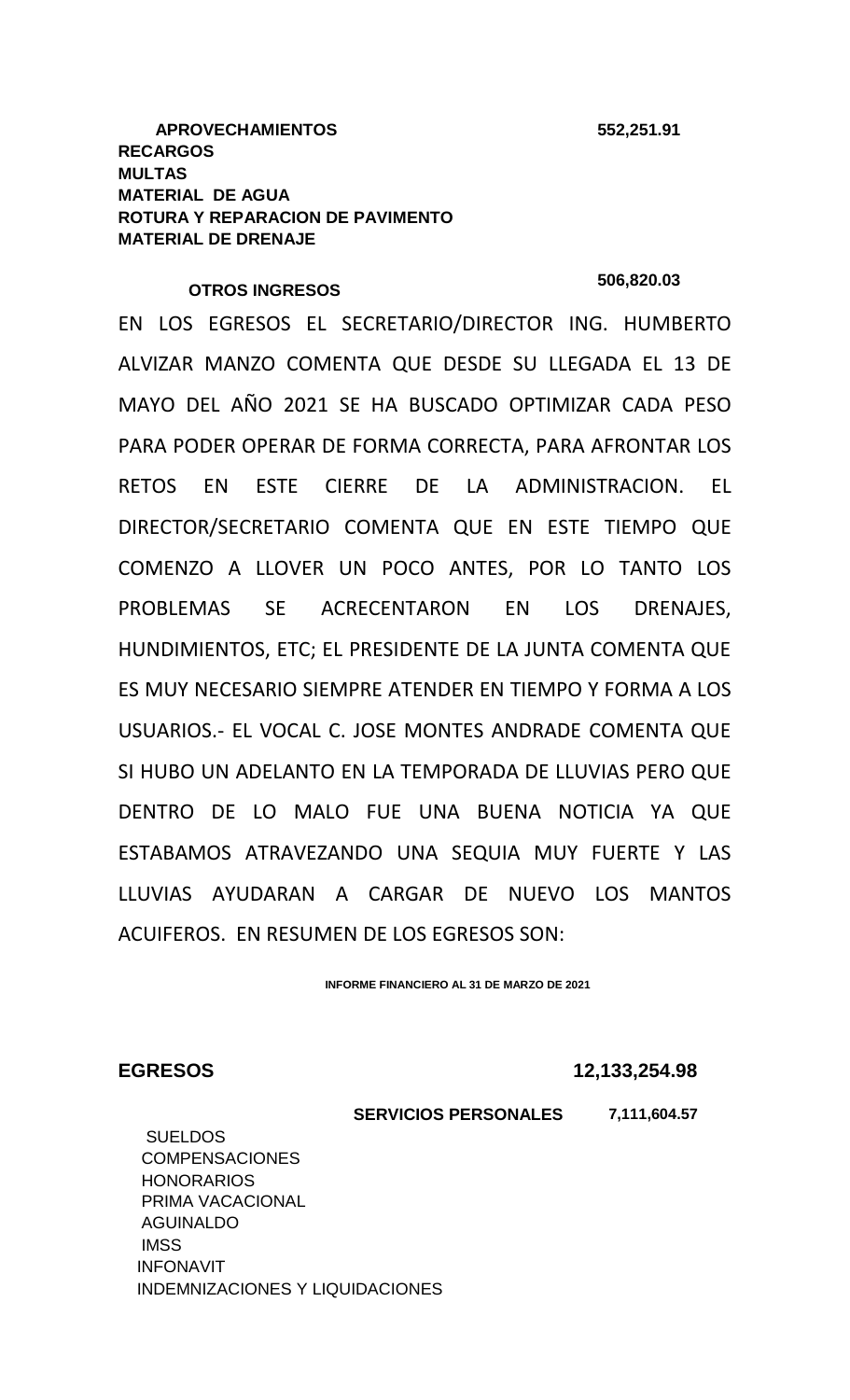### **MATERIALES Y SUMINISTROS**

 **1,079,278.91**

 MATERIAL DE OFICINA MATERIAL DE LIMPIEZA ALIMENTACION A PERSONAS MATERIAL ELECTRICO Y ELECTRONICA **MEDICINA**  GAS CLORO FERTILIZANTES Y AGROQUIMICOS COMBUSTIBLES Y LUBRICANTES REFACCIONES Y ACCESORIOS UNIFORMES

#### **SERVICIOS GENERALES 3,942,371.50**

 SERVICIO ENERGIA ELECTRICA SERVICIO TELEFONICO SERVICIOS ARRENDAMIENTO COMISIONES Y GASTOS FINANCIEROS MTTO Y CONSERVACION DE INMUEBLES MTTO Y CONSERVACION DE OFICINA MTTO DE LA RED DE AGUA Y DRENAJE PUBLICIDAD Y DIFUCION CULTURA DEL AGUA VIATICOS NACIONALES GASTOS DE ORDEN SOCIAL DERECHO POR USO Y EXPLOTACION DE AGUAS NACIONALES CUOTAS Y SUSCRIPCIONES ANALISIS DE AGUAS RESIDUALES

EN GENERAL ESTO SERIA EL RESUMEN GENERAL DE LA CUENTA DEL SEGUNDO TRIMESTRE DEL 2021, SE SOMETE A VOTACION Y ES APROBADO POR UNANIMIDAD.

**PUNTO CUATRO:** EL SECRETARIO EXPONE A LOS ASISTENTES LAS CONDICIONES GENERALES DE TRABAJO DEL SINDICATO DEL S.A.P.A.D. COMENTA QUE ES PRACTICAMENTE UNA COPIA DE LAS QUE SE TENIAN CON ANTERIORIDAD, PERO QUE A PETICION DEL SINDICATO SE PRESENTAN PARA ESTE AÑO 2021.- EL PRESIDENTE DE LA JUNTA COMENTA QUE A SU PARECER UN SINDICATO BIEN ENCAUSADO NO DEBE DE REPRESENTAR UN PROBLEMA PARA EL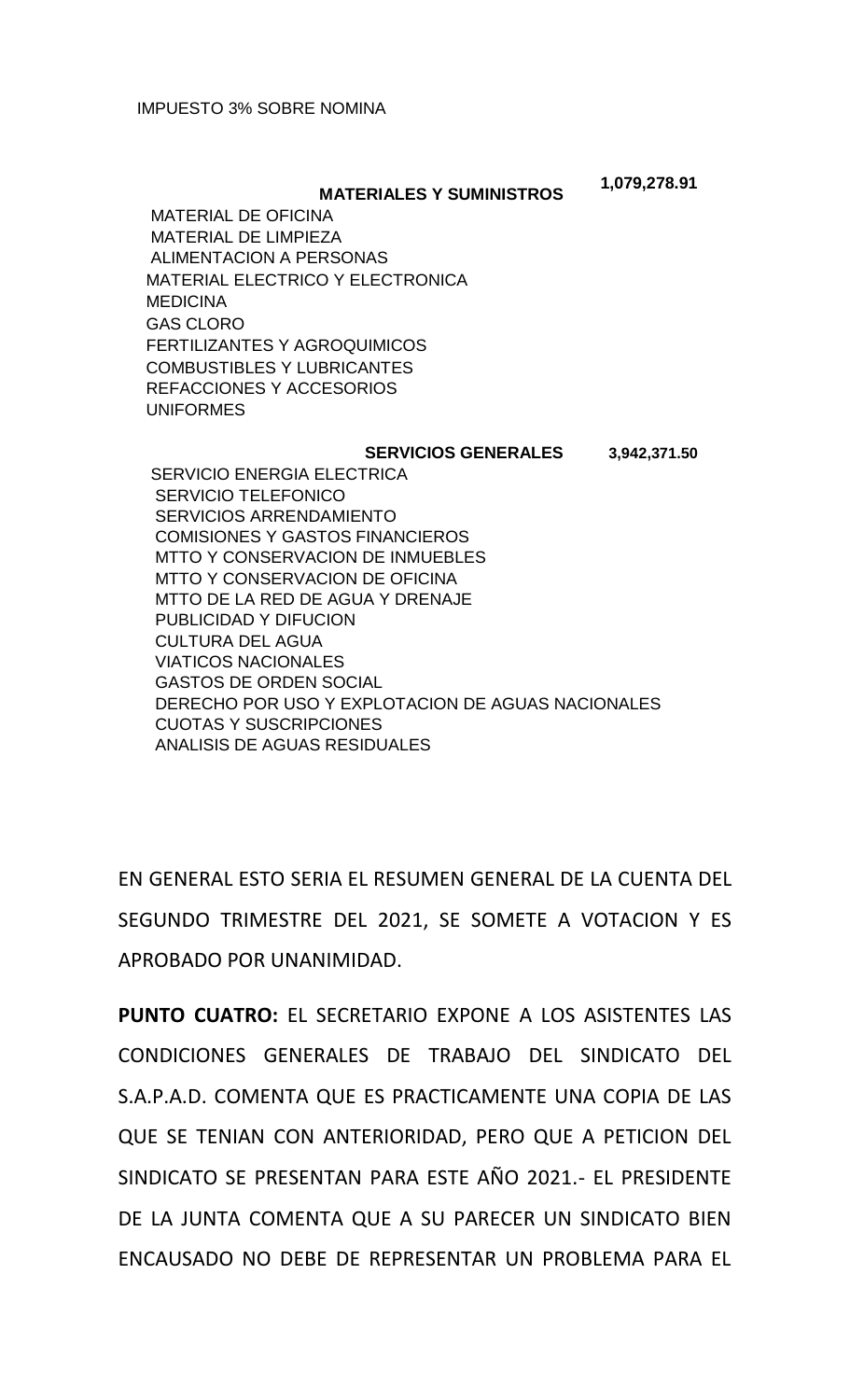ORGANISMO Y EL HECHO DE QUE SE TENGAN LAS CONDICIONES GENERALES DE TRABAJO ACTUALIZADAS CONVIENE A AMBAS PARTES, TANTO A SINDICATO COMO A PATRON YA QUE ASI AMBAS PARTES TIENEN CLAROS SUS DERECHOS Y OBLIGACIONES.- EL VOCAL.- RIGOBERTO BARAJAS VALENCIA COMENTA QUE EL VE CON BUENOS OJOS UNA VIDA SINDICAL SALUDABLE SIN MAÑAS NI MANIAS QUE LUEGO SE VAN ADQUIERIENDO CON EL PASO DE LOS AÑOS, YA QUE EL SINDICATO ESTA PARA DEFENDER INJUSTICIAS NO PARA SOLAPAR GENTE QUE NO QUIERA TRABAJAR, ASI QUE EL APOYA ESTE CONTRATO COLECTIVO.- SE SOMETE A VOTACION Y ES APROBADO POR UNANIMIDAD.

**PUNTO CINCO:** NO HAY ASUNTOS GENERALES.

**PUNTO SEIS:** HABIENDO AGOTADO LOS PUNTOS DEL ORDEN DEL DIA, EL PRESIDENTE MUNICIPAL C. JESUS ALBERTO CORONA TORRES, DA LAS GRACIAS A LOS PRESENTES Y DA POR TERMINADA LA SESIÓN, SIENDO LAS 19:35 P.M. DEL DIA Y FECHA ARRIBA SEÑALADO, FIRMANDO LOS QUE EN ELLA INTERVINIERON.

### **PRESIDENTE:**

C. JESUS ALBERTO CORONA TORRES

## **COMISARIO**

LIC. LETICIA PICENO CENDEJAS